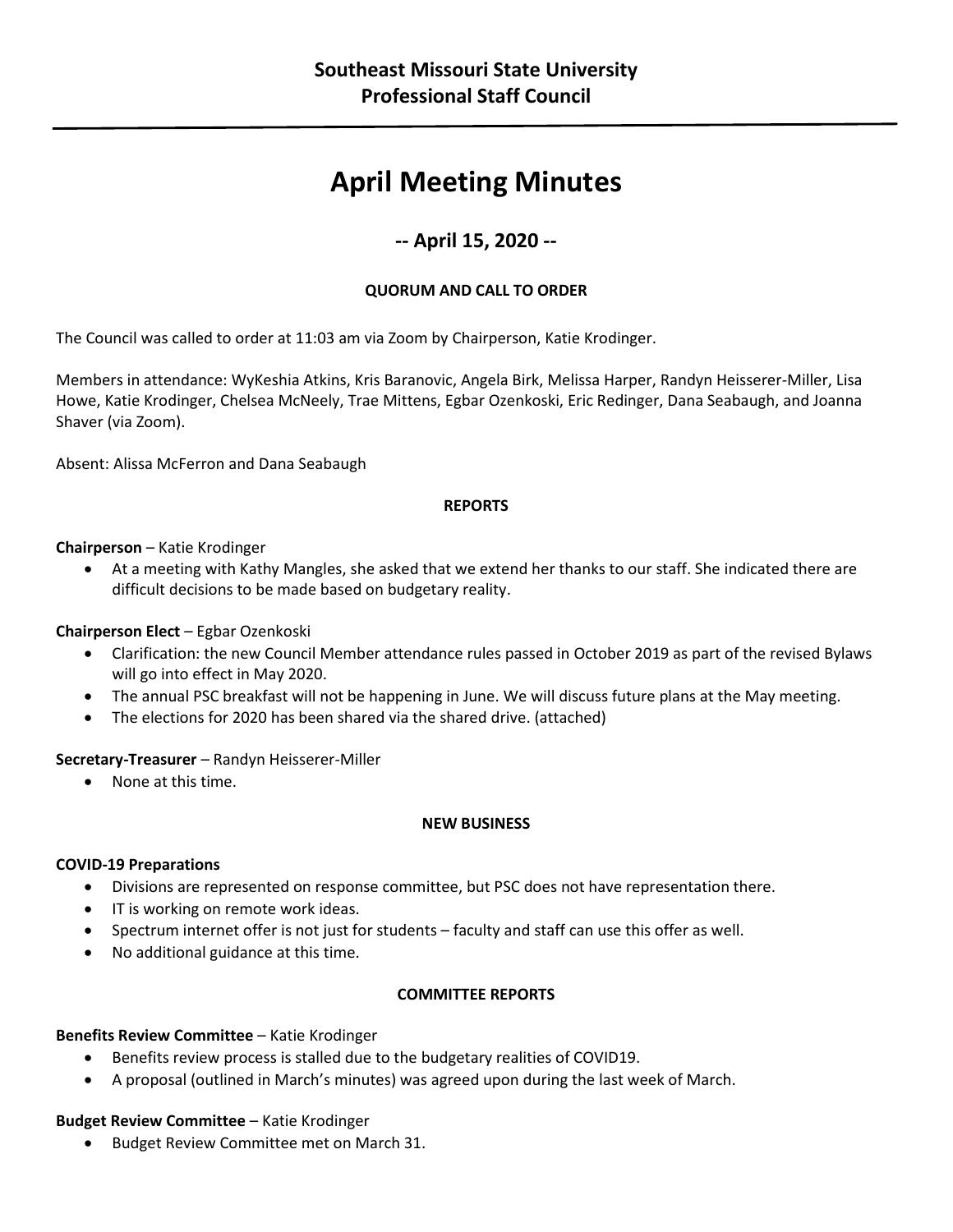- Budget Review process is on hold due to State budget response to COVID19. The State will be starting over on FY21 budget.
- The State has withheld one month's worth of appropriations from Southeast equaling 3.7M from the current fiscal year. This amount will be equally divided over the final three months of the fiscal year.
- The University refunded approximately 3.8M to students for room and board and parking.
- Enrollment reduction expected in Fall 2020 will be compounded by the effects of COVID19 especially on international students.
- Domestic/local student numbers seem steady so far, but there is a meeting of enrollment officials next week to see if there is a movement.
- The State itself has imposed a hiring freeze and held spending on non-essential purchases.
- University of Missouri sent out a message to personnel saying the same. UM administration is taking a pay reduction as a cost saving measure.
- A freeze on hiring for searches through June 30 to be announced for Southeast. This would include any search that is not complete.

#### **Salary Equity Task Force** – Katie Krodinger for Brian Hopkins

• Review and recommendation from Evergreen will move forward though implementation is uncertain.

#### **UNIT REPORTS**

**Campus Life** – Joanna Shaver – Still working on putting out new scheduling system. Student group reservations started. Junior/Senior students needed for Leadership Academy. Nominations are being accepted now. Waiting on Camp Redhawk decision. June cancelled – July still on for now. SGA and Student Activities council elections occurred. Logan Phillips -Pres. Andy Martin – VP, Kaylee Nowe – Treasurer.

**Dean of Students** – Trea Mittens – Councilors having issues working with students outside of Missouri due to licensure issues. Trying to get students referred out to councilors in home areas. Discontent among students due to format change and other issues impacted by COVID-19 response. Textbook logistics being worked out. No students diagnosed as far as the University knows – not requiring reporting. University/faculty senate considering pass/fail option for students.

**Facilities Management** – Lisa Howe – FM is going in on varied schedule to facilities and are unable to visit buildings. Moving forward with Towers N and W elevator upgrades and fire alarm projects. Other projects evaluating on a case by case bases. Many projects cancelled or put on hold due to budget outlook.

**Kent Library** – Randyn Heisserer-Miller – Kent Library closed along with the rest of the University on March 24. A Reference Guide has been created that lays out many resources available to faculty, students, and staff digitally. Reference services are now online as well.

**New Student Programs** – Katie Krodinger – enrollment moved to virtual environment May 1 through June 30. Preenrolling at normal levels. Seen a spike in new students registering for events. Switching to online celebrations – events, ceremony, dinner – Student Life and Leadership Awards – made during video. Academic Advising awards video announcement as well. Registrar office changing most forms to online along with processes. Admissions has moved announcements and forms online and/or digital. Walk for Women moved to virtual event.

**Recreational Services** – Eric Redinger – Weathers new Asst Dir. She will be taking over all camps. Shooting for a July date for Kids Camp, employee kids only this year. Employee wellness screening to be at Fall Break in October or Spring Break if needed. Food Pantry for SEMO students and community this Saturday 10 – 12.

**Student Financial Services** – Egbar Ozenkoski – Still operating as close to normal as we can. All incoming voice calls are voicemail only. Trying to call back as quickly. Students with refunds questions are being addressed. Overall good.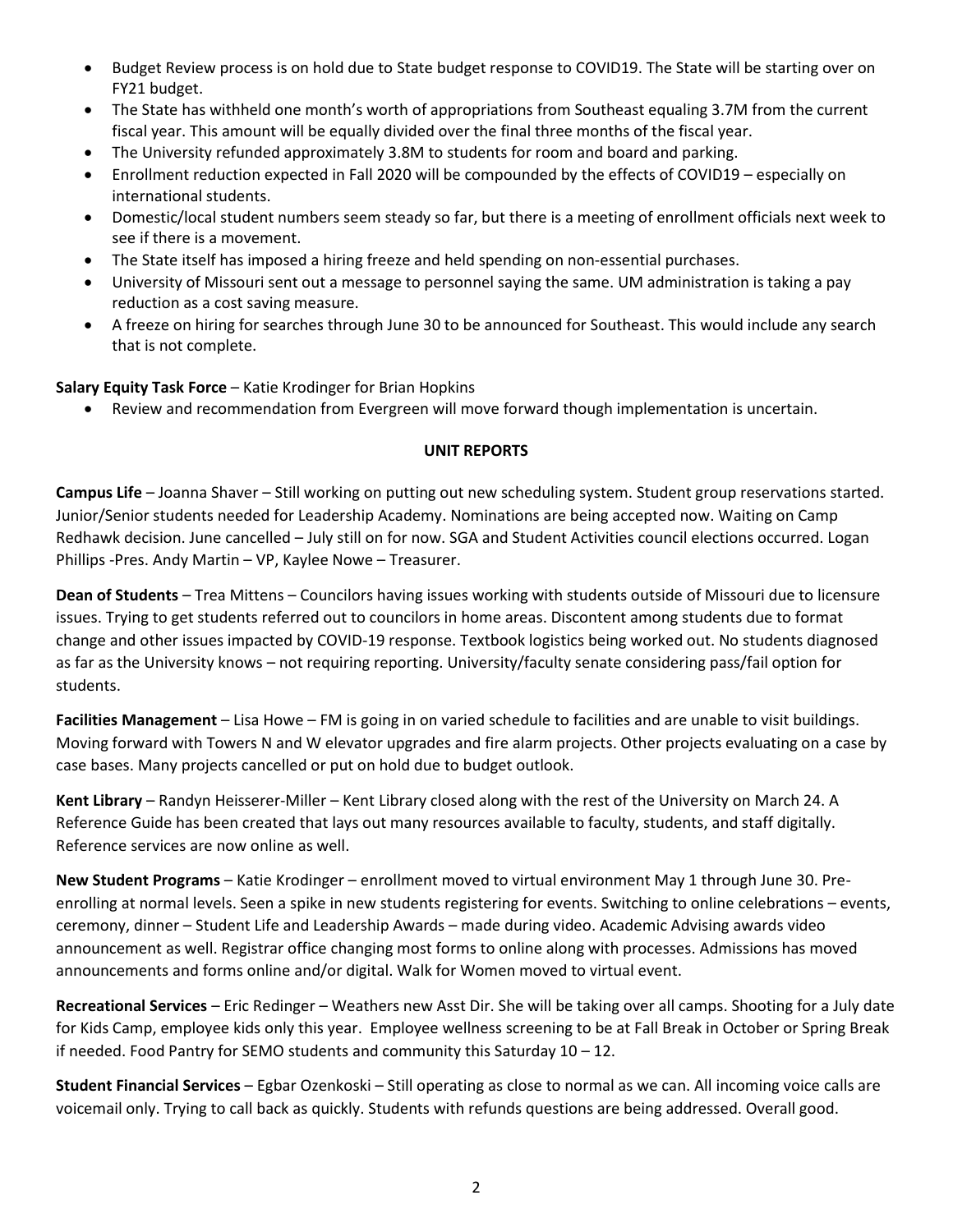#### **ADJOURNMENT & NEXT MEETING**

There being no further discussion, the Council adjourned at 12:10 pm

The next meeting is scheduled for **Wednesday, May 20** at 10:00 am in the University Center Program Lounge or via Zoom.

Minutes respectfully submitted by **Randyn Heisserer-Miller, Secretary-Treasurer.**